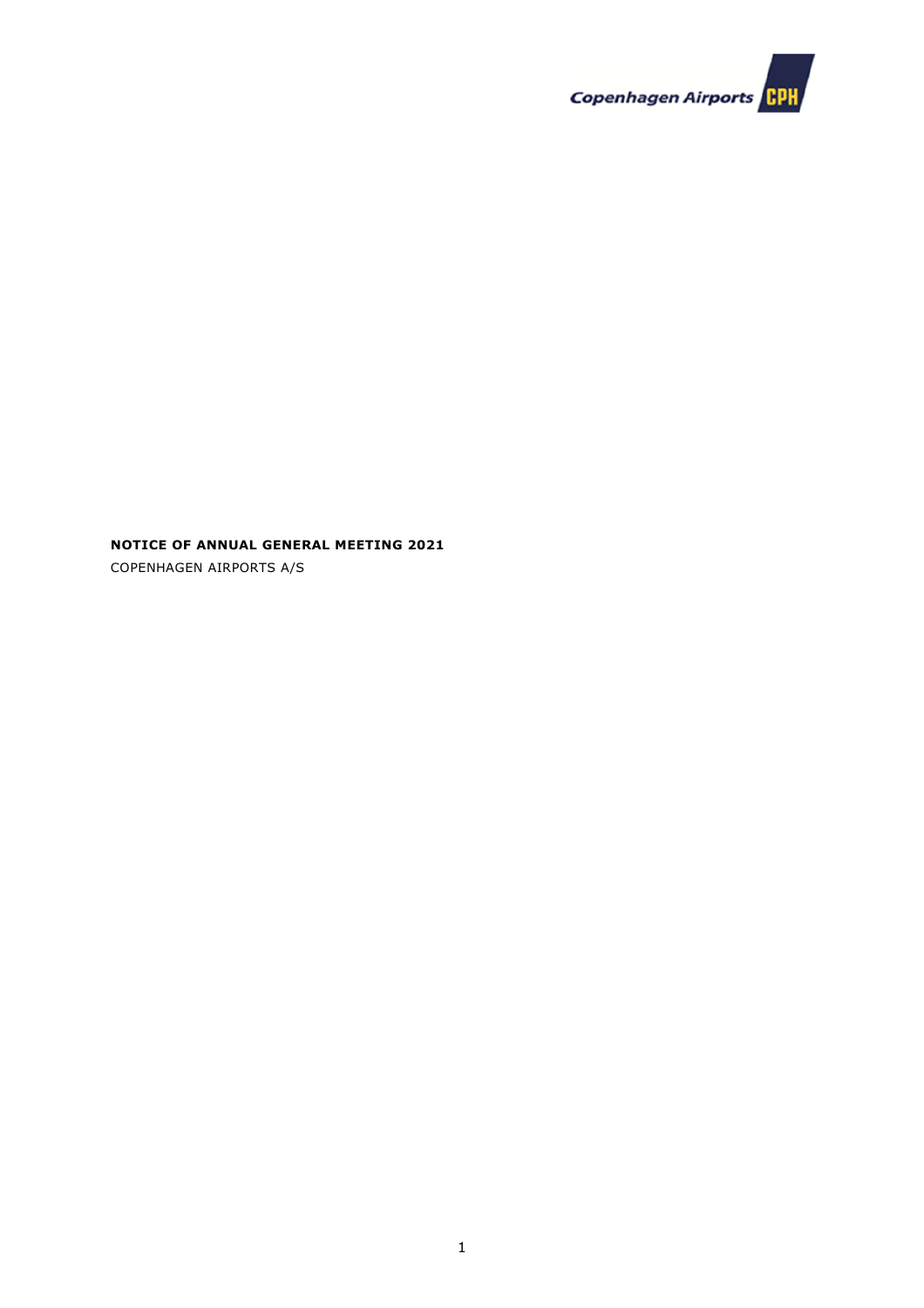

# **NOTICE OF ANNUAL GENERAL MEETING 2021**

COPENHAGEN AIRPORTS A/S (COMPANY REGISTRATION (CVR) NO. 14 70 72 04)

To the shareholders in Copenhagen Airports A/S (company registration (CVR) no. 14 70 72 04)

Notice is hereby given of the annual general meeting of Copenhagen Airports A/S to be held on

# **Monday, 26 April 2021 at 3:00 pm (CEST)**

Due to the COVID-19 pandemic, the board of directors has decided to hold the annual general meeting as a completely electronic general meeting without the possibility of physical attendance in accordance with Section 1 of the Danish Executive Order no. 2240 of 29 December 2020.

# **1 Agenda**

In accordance with Article 7.2 of the articles of association the agenda of the meeting is as follows:

- 1 The report of the board of directors on the company's activities during the past year
- 2 Proposal from the board of directors to prepare and submit annual reports in English
- 3 Presentation and adoption of the audited annual report
- 4 Resolution to discharge the board of directors and the executive board from liability
- 5 Resolution on the appropriation of profit or loss as recorded in the adopted annual report
- 6 Election of members of the board of directors, including the chairman and the deputy chairmen
- 7 Presentation of and advisory vote on the remuneration report
- 8 Approval of remuneration to the board of directors for the current year
- 9 Appointment of auditor
- 10 Proposals from the board of directors to amend the company's articles of association
	- a) Proposal from the board of directors to adopt an authorization in the company's articles of association to conduct completely electronic general meetings
		- b) Proposal from the board of directors to amend article 7.2 of the company's articles of association
- 11 Proposals from the shareholders
- 12 Authorisation to the chairman of the general meeting
- 13 Any other business

#### **2 Elaboration on the agenda items**

2.1 Re agenda item 1:

The report of the board of directors on the company's activities during the past year.

The board of directors recommends that the report is approved.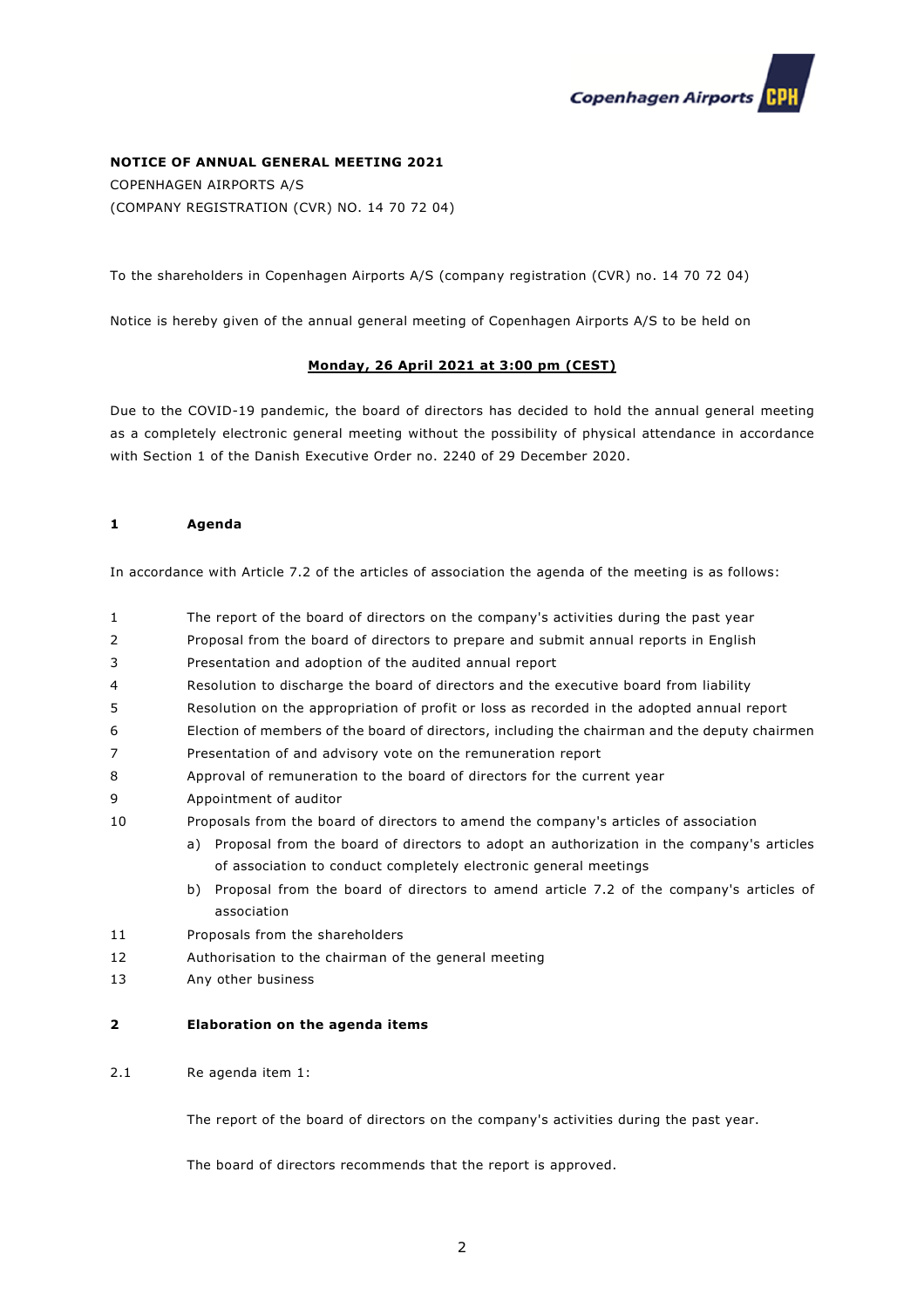

# 2.2 Re agenda item 2:

Proposal from the board of directors to prepare and submit annual reports in English.

The board of directors proposes that the general meeting approves that the company's annual reports shall be prepared and submitted in English pursuant to section 100a of the Danish Companies Act.

In consequence of the resolution, the articles of association will be amended by insertion of a new article 14.21:

> *"Article 14.2 The Company's annual reports shall be prepared and submitted in English."*

The draft revised articles of association are available at the company's website: www.cph.dk under "Investor > Annual General Meeting".

The adopted articles of association will be uploaded to the company's website after the annual general meeting.

2.3 Re agenda item 3:

Presentation and adoption of the audited annual report.

The board of directors recommends that the annual report is adopted.

2.4 Re agenda item 4:

Resolution to discharge the board of directors and the executive board from liability.

The board of directors recommends that the general meeting discharges the board of directors and the executive board from liability.

2.5 Re agenda item 5:

Resolution on the appropriation of profit or loss as recorded in the adopted annual report.

The board of directors recommends that the result of the year, which is a loss of DKK 638.1 million, is carried forward to the following year.

Dividends to shareholders in 2020 and 2021 have been suspended because of the financial situation and conditions for receiving compensation from the Danish government's support packages.

<sup>&</sup>lt;sup>1</sup> Please note that article 14.2 has been renumbered to article 15.2 in the draft revised articles of association in consequence of the proposal set forth in agenda item 10a.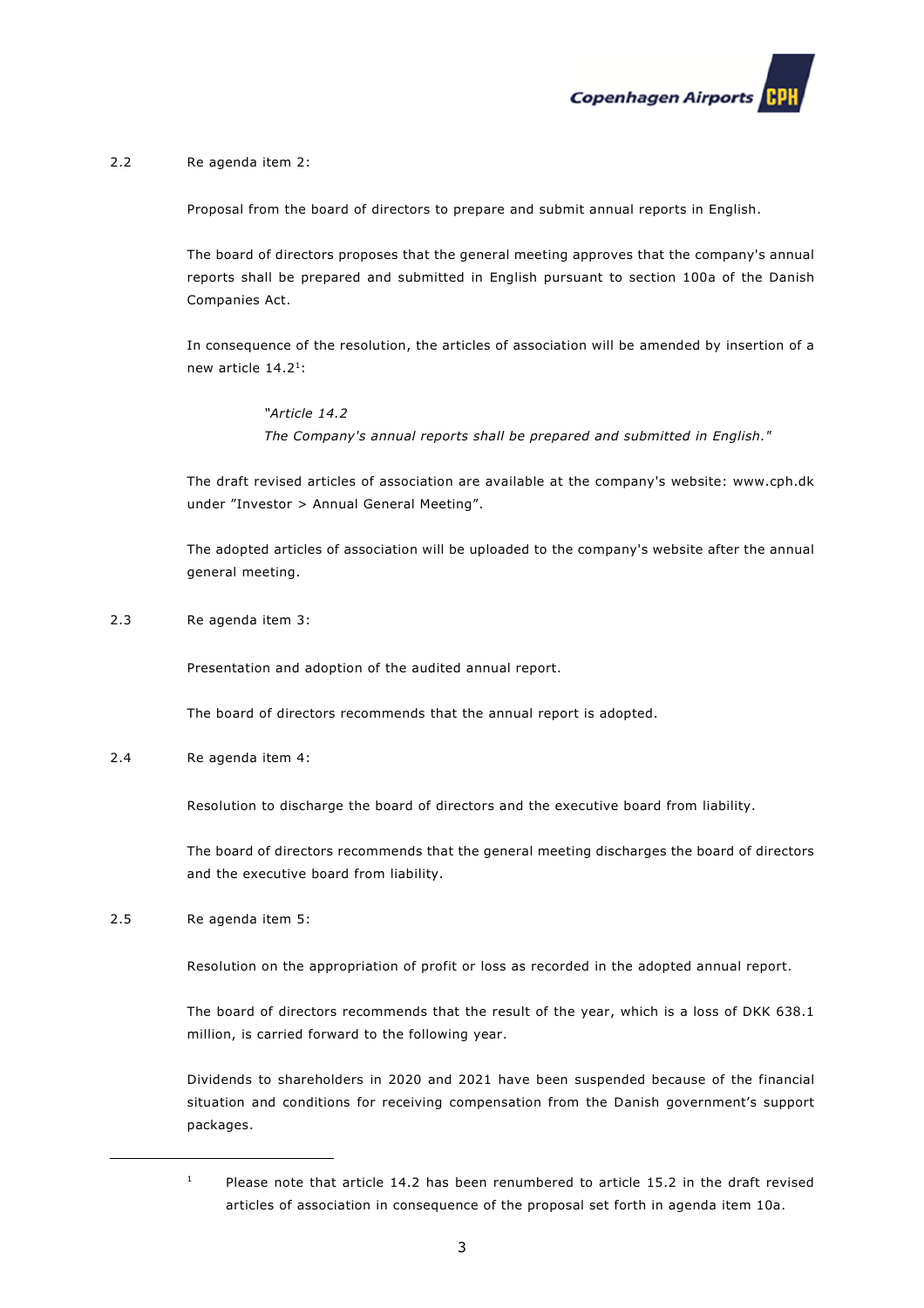

#### 2.6 Re agenda item 6:

Election of members of the board of directors, including the chairman and the deputy chairmen.

According to the articles of association, all members of the board of directors elected by the general meeting are elected for one year at a time.

The board of directors proposes the re-election of Lars Nørby Johansen as chairman of the board of directors, the re-election of David Mark Stanton as deputy chairman of the board of directors, and the re-election of Janis Carol Kong and Charles Thomazi as members of the board of directors.

Furthermore, the board of directors proposes to elect Martin Præstegaard as a new deputy chairman of the board of directors (together with David Mark Stanton), and Lars Sandahl Sørensen as a new member of the board of directors.

Ulrik Dan Weuder does not stand for re-election.

In accordance with paragraph 3.2.1 of the Recommendations on Corporate Governance, Lars Nørby Johansen, Janis Carol Kong, and Lars Sandahl Sørensen are considered independent.

The proposed candidates have the following backgrounds:

**Lars Nørby Johansen** is chairman of the board of directors of William Demant Invest, William Demant Foundation, Codan A/S and Codan Forsikring A/S, Dansk Vækstkapital, Montana, Trapholt Museum of Modern Art and Design, and deputy chairman of the board of directors of Arp-Hansen Hotel Group. After a career as a senior lecturer of political science at the University of Odense, Lars joined Falcks Redningskorps A/S as CEO in 1988. He became Group CEO of Falck Holding in 1995 and was Group CEO of Group 4 Falck A/S from 2000 and of Group 4 Securicor in 2004-2005 and chairman of the board of directors of Falck A/S in 2004-2014. He was previously a member of the board of directors (deputy chairman) of DONG Energy (1997- 2013). In 2001, the Danish government appointed Lars chairman of the Copenhagen Stock Exchange Committee on Corporate Governance, which published the report Corporate Governance in Denmark - corporate governance recommendations in Denmark commissioned by the Danish Business Authority. Lars is a Danish citizen and was born in 1949. Lars was a member of the board of directors of Copenhagen Airports A/S from 2000 to 2002, and in 2014 he joined Copenhagen Airports A/S again as chairman of the board of directors.

**David Mark Stanton** is Managing Director at Ontario Airports Investments Limited (OAIL), which is majority-owned by the Ontario Teachers' Pension Plan (OTPP), and provides investment management services for Brussels Airport, Bristol Airport, Birmingham Airport, London City and Copenhagen Airports. David is a member of the board of directors of Birmingham Airport and London City Airport. He has more than 25 years of experience, of which more than 20 years have been in the aviation industry. David has considerable expertise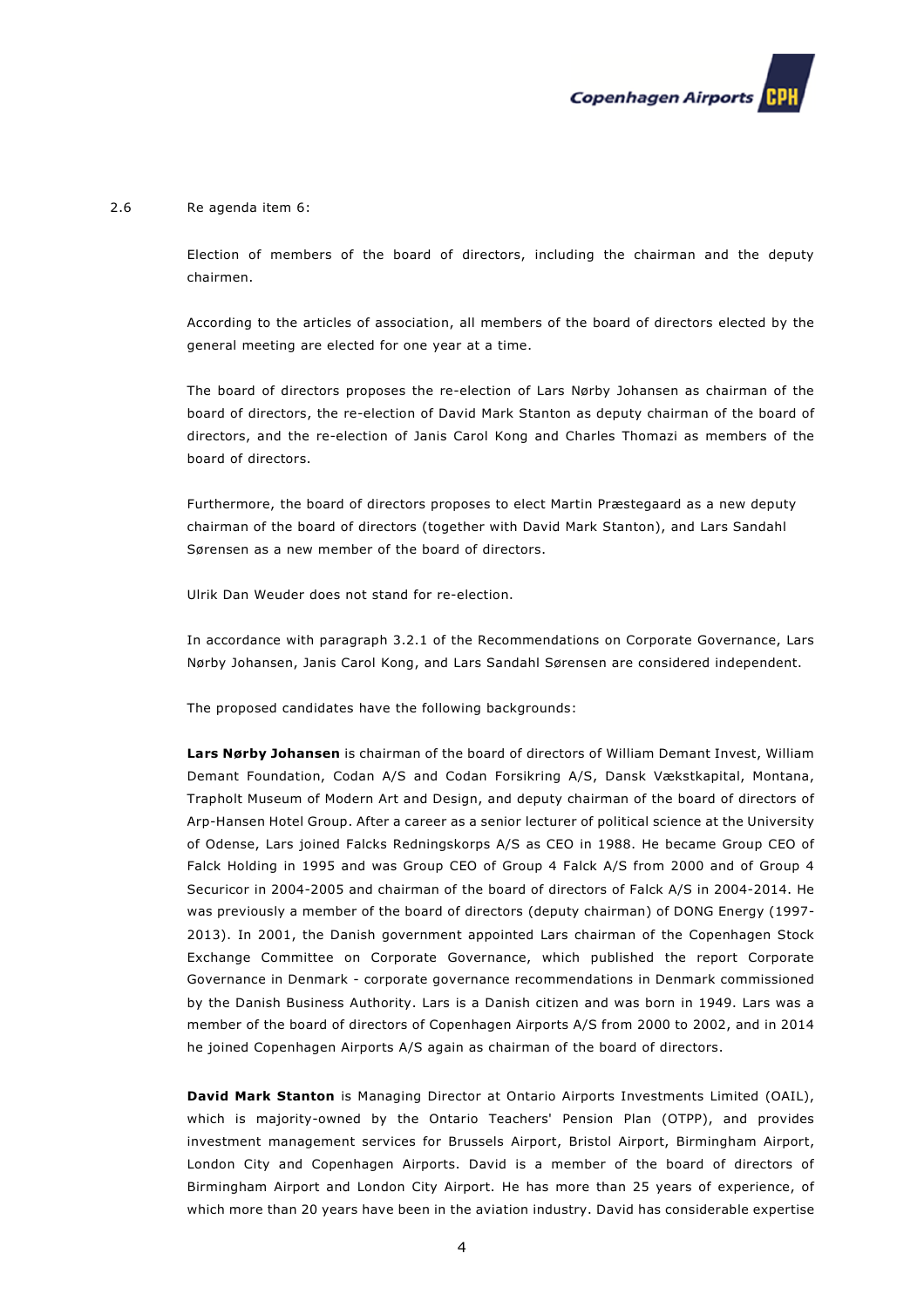

in financial and accounting matters as well as business development and commercial operations and he has in-depth knowledge of the aviation sector. Before he joined OAIL, David was a member of the board of directors of MAp Airports UK Ltd., a wholly-owned subsidiary of MAp Airports. From 2009 he has worked with Copenhagen Airports A/S as the lead shareholder representative. David was previously Managing Director at Macquarie Capital, which he joined in 2007. Before joining Macquarie, David was Corporate Development Director at BBA Aviation plc for ten years, a listed global aviation services business based in the UK. He has previously been a member of the board of directors of Bristol Airport, Brussels Airport and High Speed 1 as well as numerous aviation services businesses. David is a British citizen, he was born in 1969 and he lives in London. He qualified as a Chartered Accountant with PWC in 1994. David has been a member and deputy chairman of the board of directors of Copenhagen Airports A/S since 2011, and he is currently the chairman of the Audit and Risk Management Committee.

**Martin Præstegaard** joined ATP as CFO and Deputy CEO in 2019. Prior to that, he worked for five years as Permanent Secretary of the Ministry of Finance, which manages the state's 39.2 percent stake in Copenhagen Airports A/S. From his time in the Ministry of Finance and now in ATP, Martin Præstegaard has a thorough knowledge of the airport - as a business and a regulated company as well as a vital part of Danish infrastructure. In addition, he has indepth knowledge of the political processes and decisions. The position as Permanent Secretary of the Ministry of Finance came after four years in Denmark's Radio as director of DR Finance, Technology and Media Production. In Denmark's Radio Martin gained considerable experience with the digital transformation, which today is a crucial part of CPH's strategy. He started his career in the Ministry of Finance after his education as a Cand.scient.pol in 2002. In the Ministry of Finance he worked a.o. as Private Secretary to the Minister of Finance, Head of Secretariat and later Head of Department in the State Procurement Center. Martin is member of the board and chairman of the Audit Committee at TDC A/S. Martin was born in 1976 and is a Danish citizen. Martin has been a member of the board of directors of Copenhagen Airports A/S since 2020.

**Janis Carol Kong** is chairman of the board of directors of Bristol Airport and a member of the Supervisory board of Roadis. During her 33-year career with BAA plc, Janis held a number of operational roles and, until her retirement in March 2006, was a director of BAA plc and chairman of Heathrow Airport Ltd as well as being chairman of Heathrow Express. Until July 2012 she was chairman of the board of Trustees of Forum for the Future. Prior to that, she was the Managing Director of Gatwick Airport. Janis was previously a Non-executive Director of The Royal Bank of Scotland Group Plc, Kingfisher plc and Network Rail. Janis is a British citizen, she was born in 1951 and she lives in London. She has a BSc in Psychology from The University of Edinburgh. Janis has been a member of the board of directors of Copenhagen Airports A/S since 2012, and she is currently member of the Audit and Risk Management Committee.

**Charles Thomazi** is Managing Director at Ontario Teachers' Pension Plan (OTPP), Infrastructure Group, and a member of the board of directors of Brussels Airport, Ontario Airports Investments Limited and Maple Co. Charles leads OTPP's Infrastructure Group in Europe, Middle East and Africa (EMEA) as well as OTPP's Infrastructure and Natural Resources team in EMEA, with responsibility for identifying, executing and the management of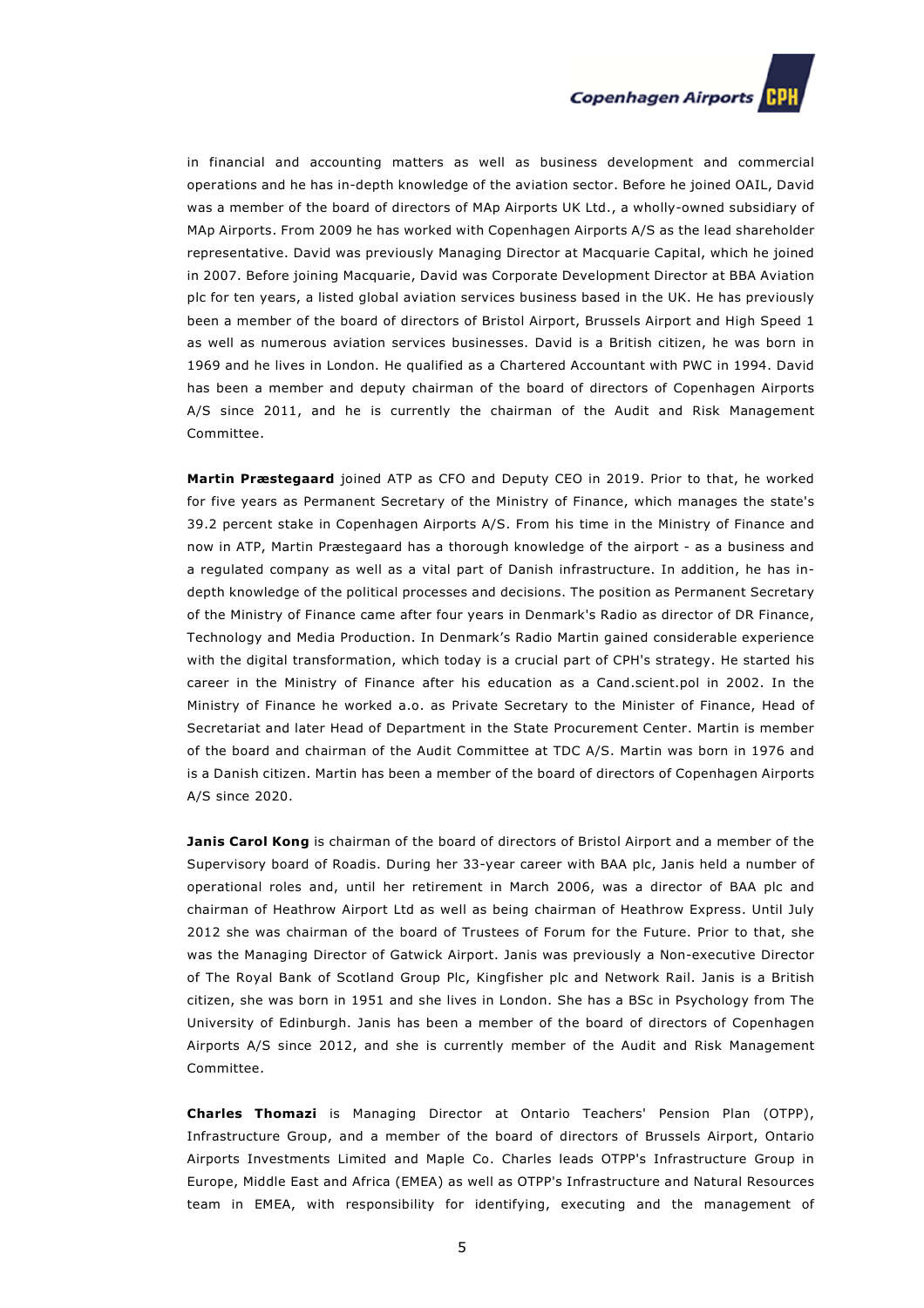

Infrastructure assets. Charles originally joined OTPP's Finance Group in 1995, and later joined the Research and Economics Group before becoming a founding member of OTPP's Infrastructure Group in 2001. Charles has more than 25 years of experience in the financial services sector, with more than 20 years within Infrastructure. Charles has worked across many sectors; however, his principal focus has been on transportation infrastructure. Charles has previously served as a member of the board of directors of Birmingham Airport and as Director of High Speed 1 and InterGen NV and worked as an Actuarial Specialist at Towers Perrin (now Towers Watson). Charles holds an Honours Bachelor of Science degree (Actuarial Science) from The University of Western Ontario, he is a graduate of the Institute of Corporate directors, and he has earned the Chartered Financial Analyst Designation (CFA). Charles is a Canadian citizen, he was born in 1963, and he resides in London. Charles has been a member of the board of directors of Copenhagen Airports A/S since 2015.

**Lars Sandahl Sørensen** is chief executive officer of the Confederation of Danish Industry (DI), the largest and most influential employer and business organisation in Denmark, which operates on behalf of Danish companies within and outside Denmark. Prior to this role, Lars was deputy chief executive officer & chief operating officer and accountable manager at Scandinavian Airlines (SAS), with direct responsibility for all SAS group operations. He was also chairman of SAS subsidiary companies in and outside Scandinavia. Before taking on his responsibilities with SAS, Lars was engaged as a senior industrial advisor and associate in selected private equity firms and active as a non-executive board member in a number of listed and unlisted companies and funds. Furthermore, he joined AIMS International as a partner, advising on management assessment and organisational excellence. Prior to these roles, Lars was group senior vice president & group chief commercial officer and part of the global Group Management Board with ISS Group, the world leading facility management service provider. Before that, Lars was chief executive officer of SAS International. Prior to SAS, Lars was chief executive officer of the Danish Tourist Board/Visit Denmark. Preceding this role, he was director of the Scandinavian Promotion Board in Tokyo and held positions at IKEA and the Danish Ministry of Foreign Affairs. He holds university degrees in business administration and economics. Lars has served on numerous private company and public boards internationally and in Scandinavia. He has studied and worked in Scandinavia and, for approximately 20 years, in Japan, the USA, the UK and Australia. Lars is member of the board at ATP, deputy chairman at PensionDanmark and chairman of the board at A/S af 3. Juni 1986. Lars is a Danish citizen; he was born in 1963 and currently lives in Copenhagen.

2.7 Re agenda item 7:

Presentation of and advisory vote on the remuneration report.

The vote on the remuneration report is a non-binding advisory vote and is subject to the regulation from the implementation of the Shareholder Rights Directive (Directive (EU) 2017/828 of 17 May 2017) in section 139b of the Danish Companies Act.

The Remuneration Report has been prepared in accordance with the requirements prescribed by section 139b of the Danish Companies Act and contains, inter alia, an overall view of the total remuneration for 2020 of each member of the board of directors and the executive board of the company.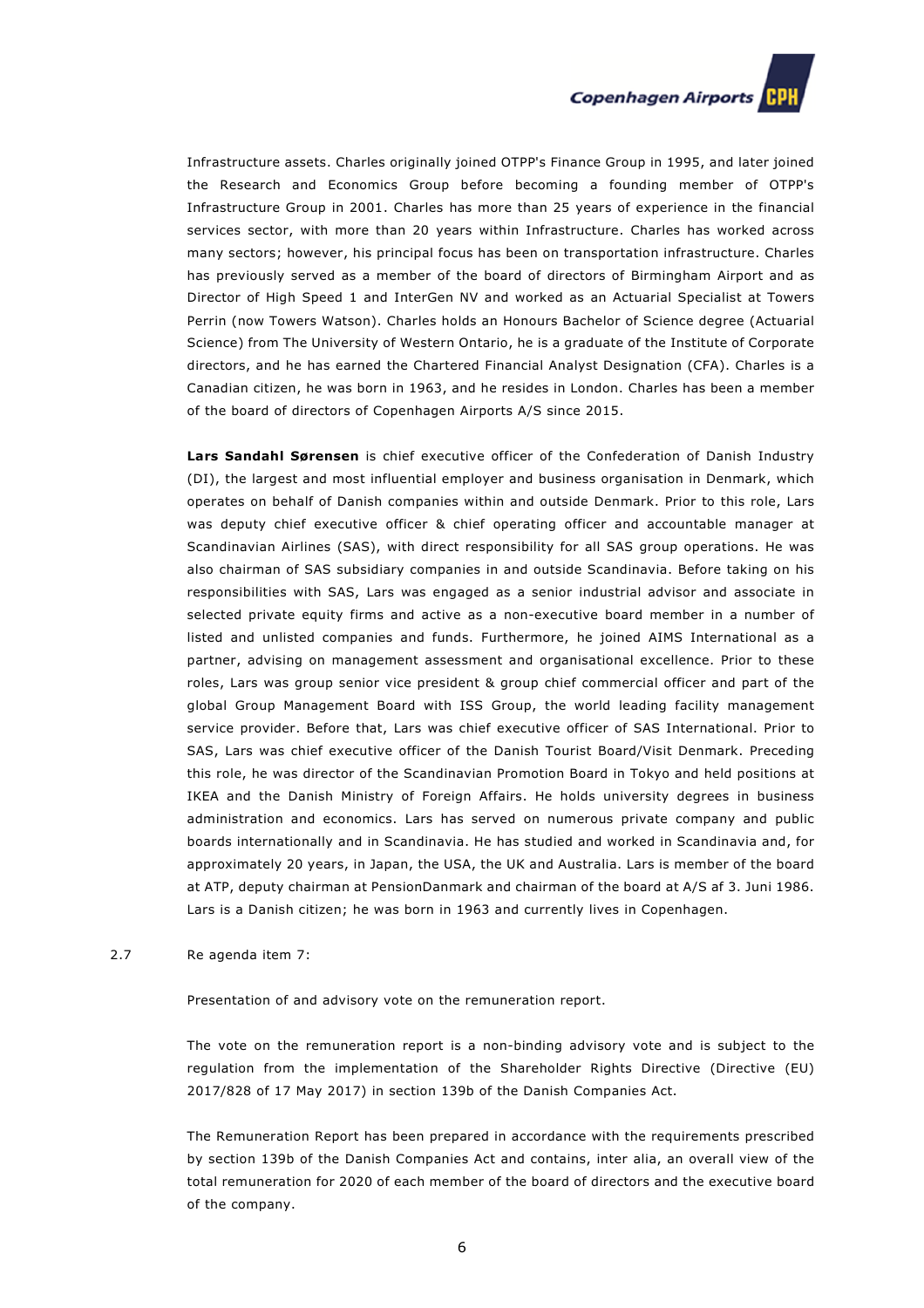

The remuneration report is available at the company's website: www.cph.dk under "Investor > Annual General Meeting".

#### 2.8 Re agenda item 8:

Approval of remuneration to the board of directors for the current year.

The board of directors recommends that the remuneration to the board of directors for 2021 remains unchanged compared to 2020.

The board of directors also proposes that the remuneration to the members of the Audit and Risk Management Committee for 2021 remains unchanged compared to 2020.

| Remuneration to the board of directors and the Audit and Risk |         |
|---------------------------------------------------------------|---------|
| <b>Management Committee (DKK)</b>                             | 2021    |
|                                                               |         |
| Chairman of the board of directors                            | 990,000 |
| Deputy chairmen*                                              |         |
| Ordinary directors*                                           | 330,000 |
| Staff-elected directors                                       | 330,000 |
| Members of the Audit and Risk Management Committee            | 165,000 |

\* The deputy chairmen and the ordinary non independent director elected by the general meeting have decided to waive remuneration in 2021 for their work related to their position as members of the board of directors and Audit and Risk Management Committee.

#### 2.9 Re agenda item 9:

Appointment of auditor.

The board of directors proposes the re-election of PricewaterhouseCoopers Statsautoriseret Revisionspartnerselskab in accordance with the Audit and Risk Management Committee's recommendation. The Audit and Risk Management Committee has not been influenced by third parties and has not been subject to any agreement with third parties, which limits the general meetings election of certain auditors or audit firms.

2.10 Re agenda item 10:

Proposals from the board of directors to amend the company's articles of association.

#### Re item 10a:

Proposal from the board of directors to adopt an authorization in the company's articles of association to conduct completely electronic general meetings.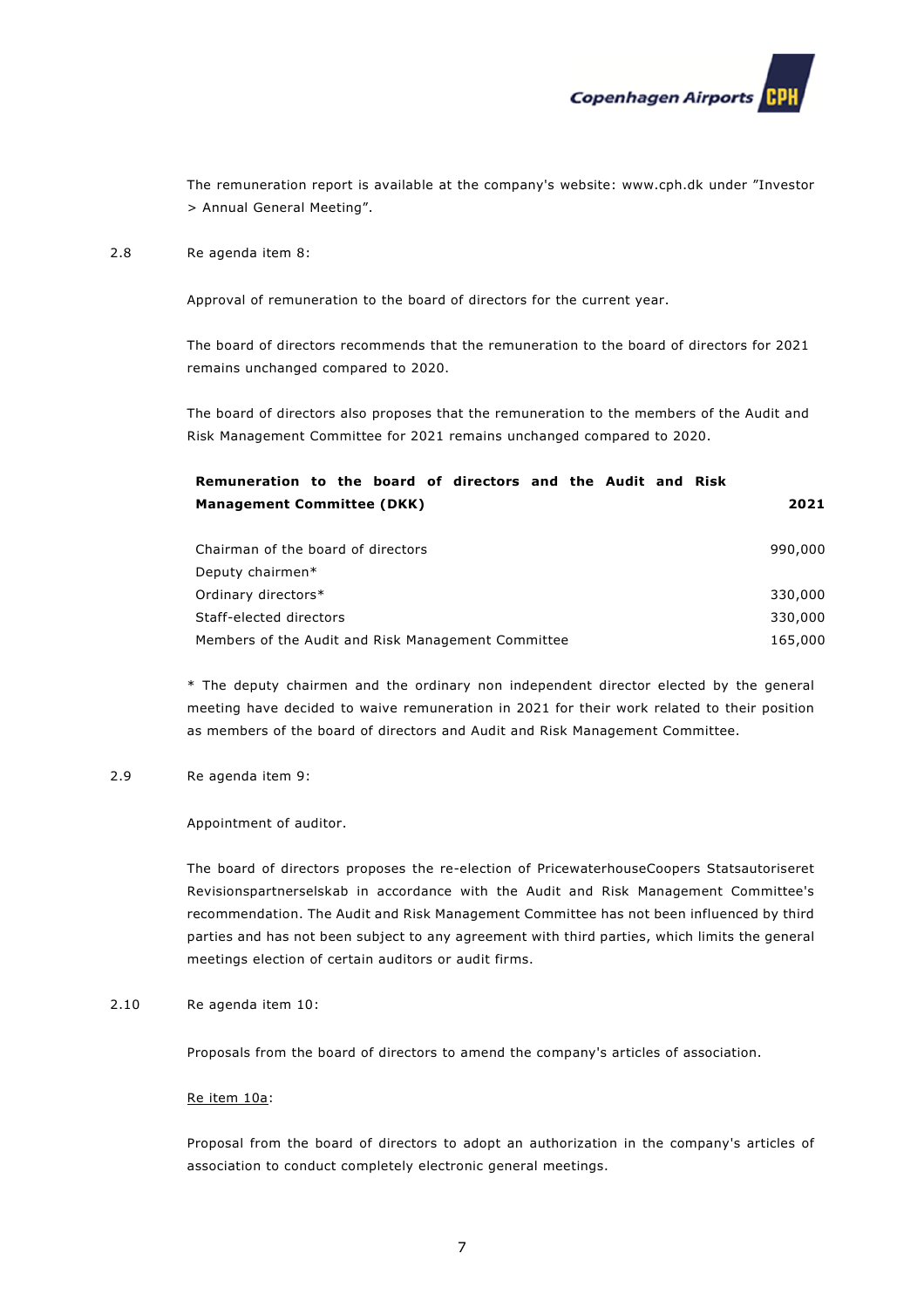**Copenhagen Airports** 

Pursuant to section 77(2) of the Danish Companies Act, the board of directors proposes that the board of directors be authorised to resolve that the company's general meetings may be held as completely electronic general meetings without any physical attendance.

The intention of the proposal is to provide the company with the flexibility to conduct completely electronic general meetings if the circumstances so require.

Consequently, the board of directors proposes that the articles of association are amended by insertion of a new article 10.1:

#### *"Article 10.1*

*General meetings may be held by electronic means without physical attendance as determined by the board of directors (completely electronic general meetings). Participation in completely electronic general meetings takes place via electronic media, which gives the Company's shareholders the opportunity to attend, express their opinion and vote at the general meeting, and which ensures that the general meeting can be conducted in a secure manner and in accordance with the Companies Act."* 

As a result of the adoption of the new article 10.1, the previous articles 10-16 of the applicable articles of association will be renumbered accordingly.

#### Re item 10b:

Proposal from the board of directors to to amend article 7.2 of the company's articles of association.

The board of directors proposes that the general meeting approves to amend article 7.2 of the company's articles of association in order to reflect the statutory annual vote on the company's remuneration report in the agenda for the company's annual general meetings.

Consequently, the board of directors proposes to include the following new agenda item 4 in article 7.2:

> *"Article 7.2 […] 4. Presentation of and advisory vote on the remuneration report. […]"*

The draft revised articles of association are available at the company's website: www.cph.dk under "Investor > Annual General Meeting".

The adopted articles of association will be uploaded to the company's website after the general meeting.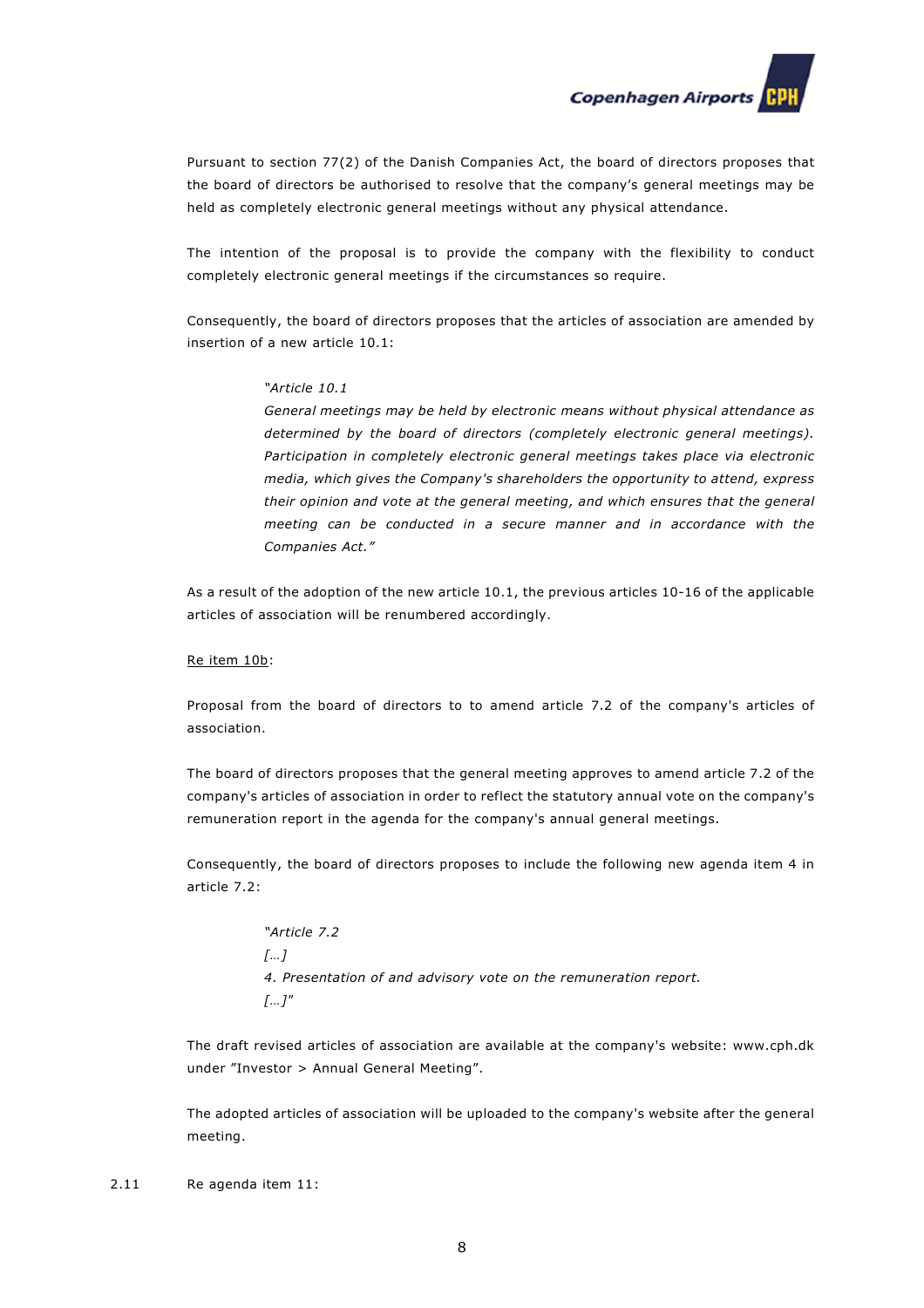

Proposals from the shareholders.

The company has received 12 proposals from shareholders, including 9 proposals submitted by shareholder Jørgen Jans Hagen and 3 proposals submitted by shareholder Dirch Ehlers.

The complete proposals are presented in Appendix 1 to this notice.

While the board of directors appreciates the intention of the proposals, the board of directors does not support the proposals.

2.12 Re agenda item 12:

Authorisation to the chairman of the general meeting.

The board of directors proposes that the chairman of the general meeting be authorised to make such alterations, amendments or additions to the resolutions passed by the general meeting and the application for registration of the resolutions to be filed with the Danish Business Authority (Erhvervsstyrelsen) as the Authority may require for registration.

 $- 0 -$ 

# **General information**

According to section 97 of the Danish Companies Act, information is hereby given that the share capital of Copenhagen Airports A/S amounts to nominally DKK 784,807,000. Each share of nominally DKK 100 entitles the holder to one vote at the general meeting.

The company's annual report for 2020 is available in English at www.cph.dk under "About CPH > Investor > Annual Reports".

The agenda and the full text of the proposed resolutions are included in this notice.

This notice, including the agenda and the full text of the proposed resolutions as well as the remuneration report, the draft revised articles of association, the information about the total number of shares and the voting rights on the date of the notice, and the proxy form, postal voting form and registration form to be used for requesting admission will be available on Friday, 26 March 2021 at www.cph.dk under "Investor > Annual General Meeting".

This notice, including the agenda and the full text of the proposed resolutions will also be sent by email on Friday, 26 March 2021 to the registered shareholders who have registered their email addresses with Copenhagen Airports A/S in accordance with Article 16.3 of the articles of association.

The following requirements for adoption of the proposed resolutions must be fulfilled in order for the proposed resolutions to be considered adopted:

• The proposed resolutions under items 2, 3, 4, 5, 6, 8, 9, 11 and 12 can be adopted by simple majority of votes.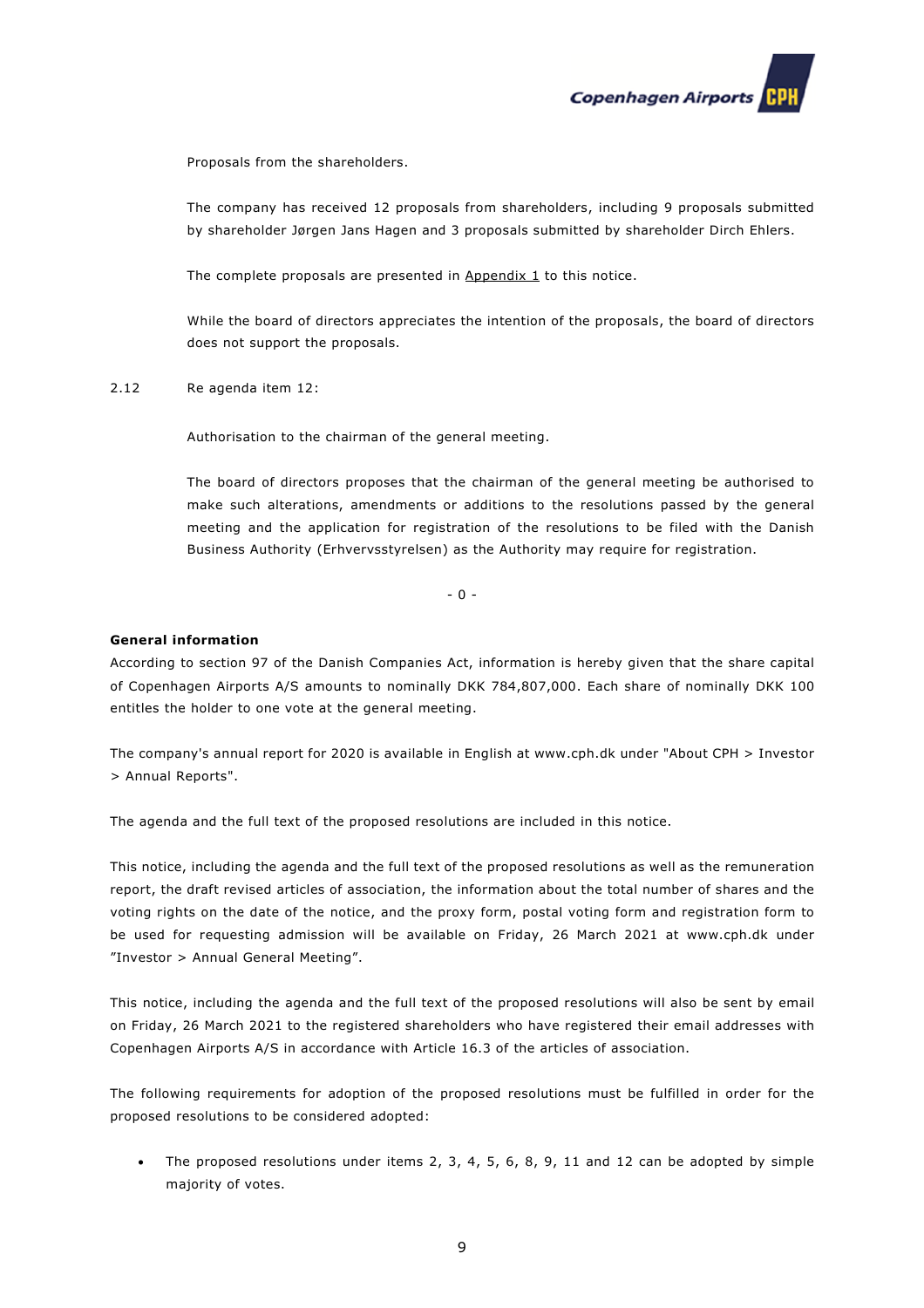

- The proposed resolutions under items 10a and 10b can be adopted by at least two-thirds of the votes cast as well as at least two-thirds of the share capital represented at the general meeting.
- The vote on item 7 is a non-binding advisory vote.

- 0 -

The following procedures must be followed in order to attend and vote at the annual general meeting:

# **Date of registration**

The shareholders' right to vote at the company's annual general meeting or the right to vote by post are determined in proportion to the shares held by the shareholders on the date of registration.

The date of registration is Monday, 19 April 2021.

Only persons who are shareholders in the company on Monday, 19 April 2021 are entitled to attend and vote at the annual general meeting, note however below on the shareholders' timely request for admission.

The number of shares held by each shareholder in the company on the date of registration is calculated as of the expiry of the registration date. The calculation will be based on the registration of shares in the Register of Shareholders and such duly documented notifications to the company regarding the acquisition of shares that have not yet been recorded in the Register of Shareholders but have been received by the company before expiry of the registration date.

In order to be recorded in the Register of Shareholders and included in the calculation, information about shareholdings must be substantiated by the presentation of a transcript from VP Securities A/S or other similar documentation that may not be more than one month old. Such documentation must be received by the company before the expiry of the registration date.

#### **Admission**

In order to attend the annual general meeting (electronically), shareholders must no later than on Thursday, 22 April 2021 have requested for admission to the general meeting via the shareholder portal at www.cph.dk by quoting the username and password.

Admission may also be requested for by returning a completed and signed registration form in person or by post to Computershare A/S, Lottenborgvej 26, DK-2800 Kgs. Lyngby, in writing or by email to gf@computershare.dk, no later than on Thursday, 22 April 2021. Admission details are issued to shareholders who hold shares in the company at the expiry of the registration date.

*Please note* that the annual general meeting will be held completely electronically, and printed admission details shall solely be used for the shareholders to access the annual general meeting.

Upon registration, a confirmation with the admission details enclosed (including meeting ID, a unique username, and password) will be sent out electronically via email to the email address specified in the shareholder portal. If no email address is specified in the shareholder portal, shareholders may download and/or print the admission details through the shareholder portal at the company's website www.cph.dk.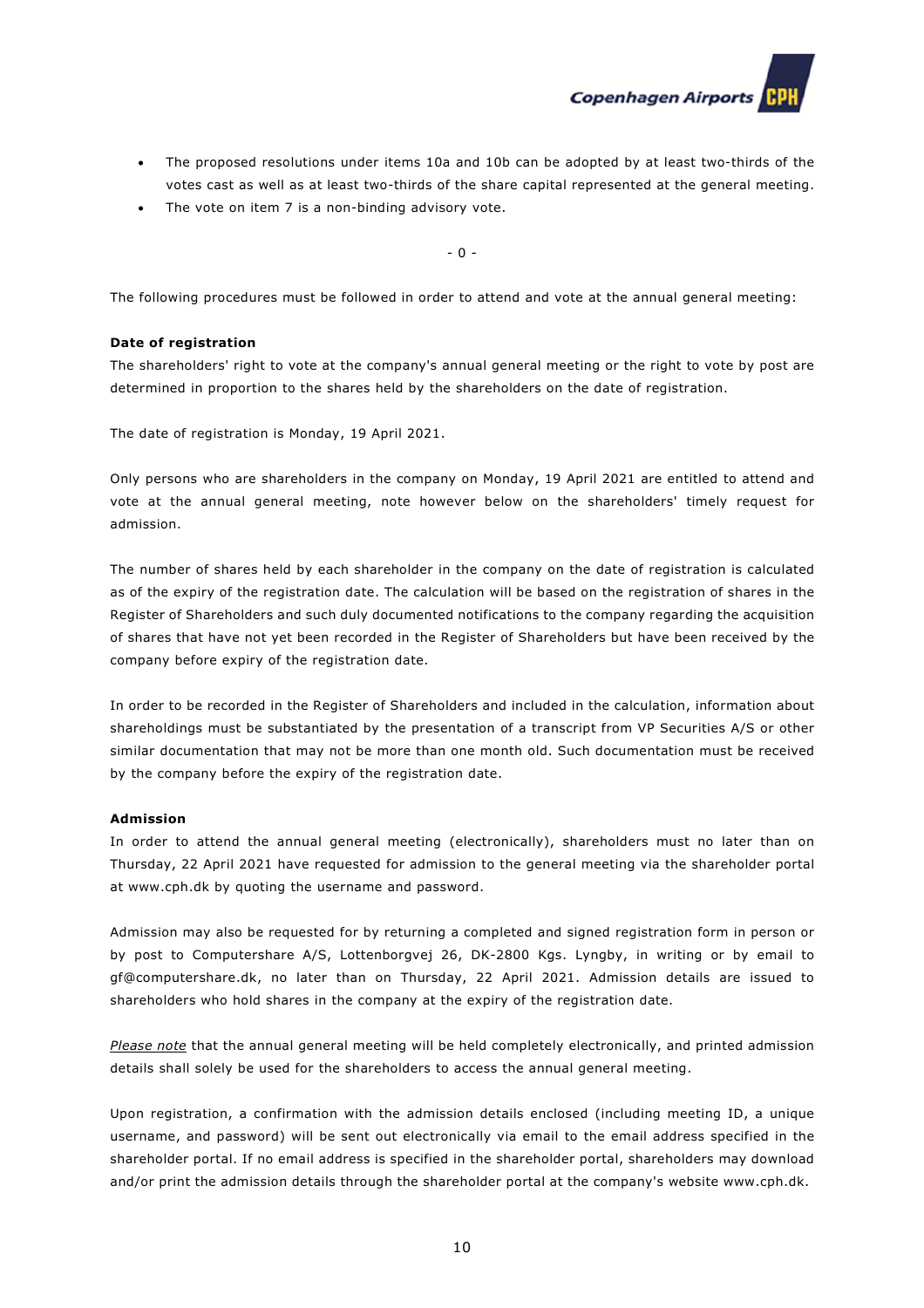**Copenhagen Airports** 

If the admission details are lost or in case of any issues with accessing the annual general meeting, Computershare A/S will provide technical assistance. Computershare A/S will be available Monday, 26 April 2021 from 2:00 pm (CEST) and during the annual general meeting.

#### **Electronic attendance**

As the annual general meeting will be held as a completely electronic general meeting, shareholders will solely be able to attend the general meeting via the internet.

The technical requirements for use of the electronic systems are:

- A computer, tablet, or smartphone (it is recommended to participate via computer or tablet for the best experience), and
- The latest version of Chrome, Safari, Internet Explorer 11, Edge, or Firefox.

Each shareholder is responsible for ensuring that they have a computer, tablet, or smartphone with internet access, and a functional and adequate internet connection.

As the annual general meeting will be live webcasted, minor delays in communication or voting may occur.

Further detailed instructions on the procedures to attend, vote and submit questions at the annual general meeting will be made available at www.cph.dk under "Investor > Annual General Meeting".

#### **Proxy**

Shareholders may also appoint a proxy holder, e.g. if the shareholder is unable to attend the annual general meeting.

Proxy holders may be appointed electronically through the shareholder portal at the company's website www.cph.dk by quoting the username and password no later than on Thursday, 22 April 2021.

Proxy holders may also be appointed in writing by using the proxy form. Completed and signed forms must be received by the company at the address Computershare A/S, Lottenborgvej 26, DK-2800 Kgs. Lyngby, or by email to gf@computershare.dk no later than on Thursday, 22 April 2021.

Computershare A/S is open for inquiries on weekdays from 9:00 am - 3:00 pm (CEST) by telephone +45 4546 0997 or by email to gf@computershare.dk.

### **Postal voting**

Instead of voting at the annual general meeting (electronically), the shareholders may vote by post, i.e. vote in writing before the annual general meeting is held.

Postal votes may be submitted electronically through the shareholder portal at the company's website www.cph.dk by quoting the username and password no later than on Monday, 26 April 2021 at 10:00 am (CEST).

Postal votes may also be submitted by using the postal voting form which is available on the company's website www.cph.dk under "Investor". The completed and signed form must be received by the company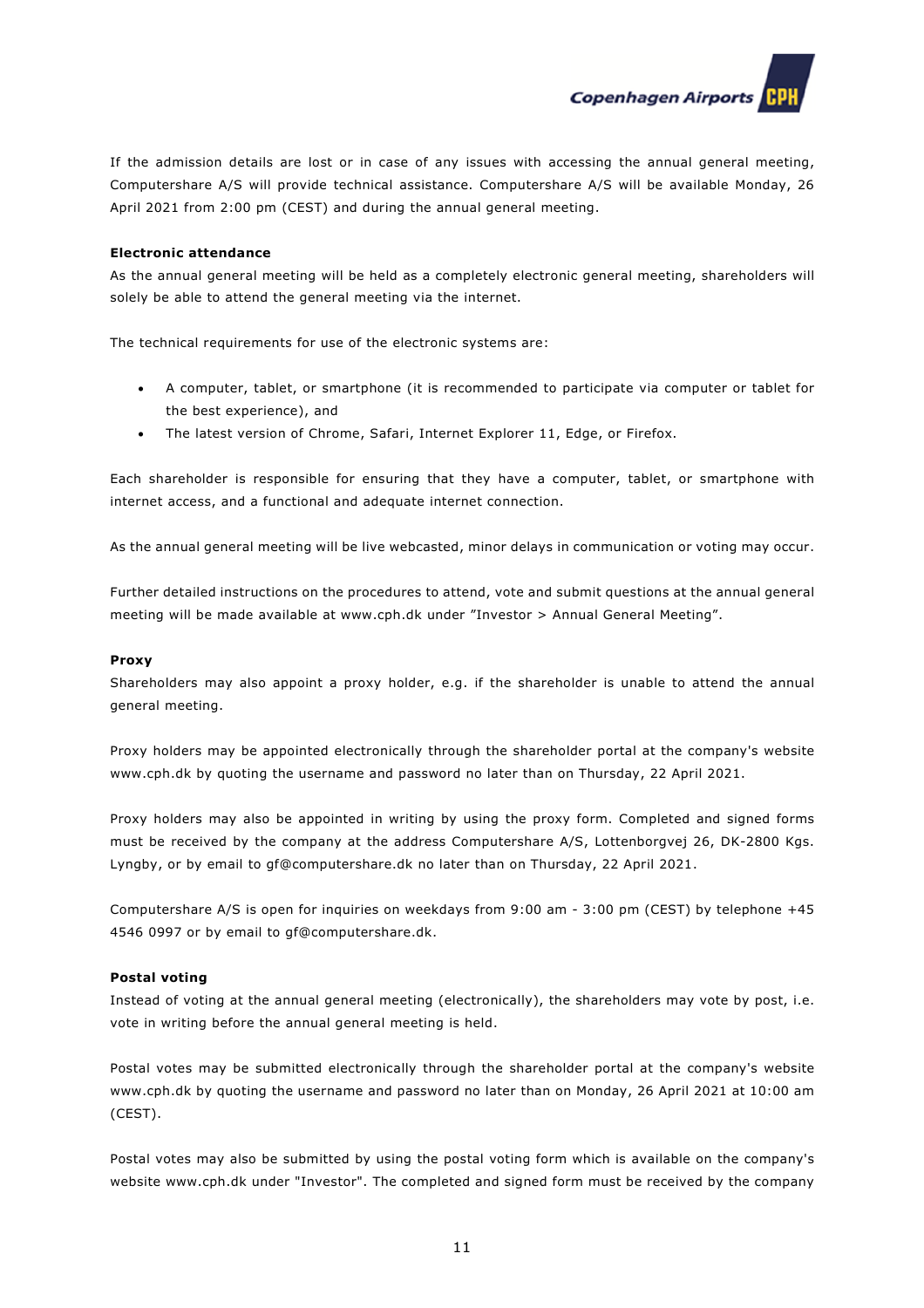

at the address Computershare A/S, Lottenborgvej 26, DK-2800 Kgs. Lyngby, or via email to gf@computershare.dk no later than on Monday, 26 April 2021 at 10:00 am (CEST).

A postal vote that has been received by the company cannot be revoked.

#### **Questions**

The shareholders may submit questions in writing in relation to the agenda and the documents for the purpose of the annual general meeting. Questions may be submitted by post or by email to investor.relations@cph.dk.

Questions submitted in advance of the annual general meeting must be received by the company no later than on Thursday, 22 April 2021. Such questions will be answered in writing or orally at the annual general meeting, unless the answer is available from a questions/answers (Q&A) function on the company's website www.cph.dk.

Shareholders may also submit written questions during the annual general meeting through a live chat function. Questions received during the general meeting will be read out and answered orally at the general meeting.

To ensure a smooth course of events at the annual general meeting, we encourage shareholders to submit any questions well in advance of the annual general meeting.

#### **Processing of personal data**

The company's Privacy Policy for Shareholders etc. explains how the company processes personal data in connection with the general meeting and the Policy is available in Danish and English at www.cph.dk under "About CPH > Investor > Annual General Meeting".

- 0 -

Copenhagen, 26 March 2021

The board of directors of Copenhagen Airports A/S, Lufthavnsboulevarden 6, DK-2770 Kastrup Telephone: +45 32 31 32 31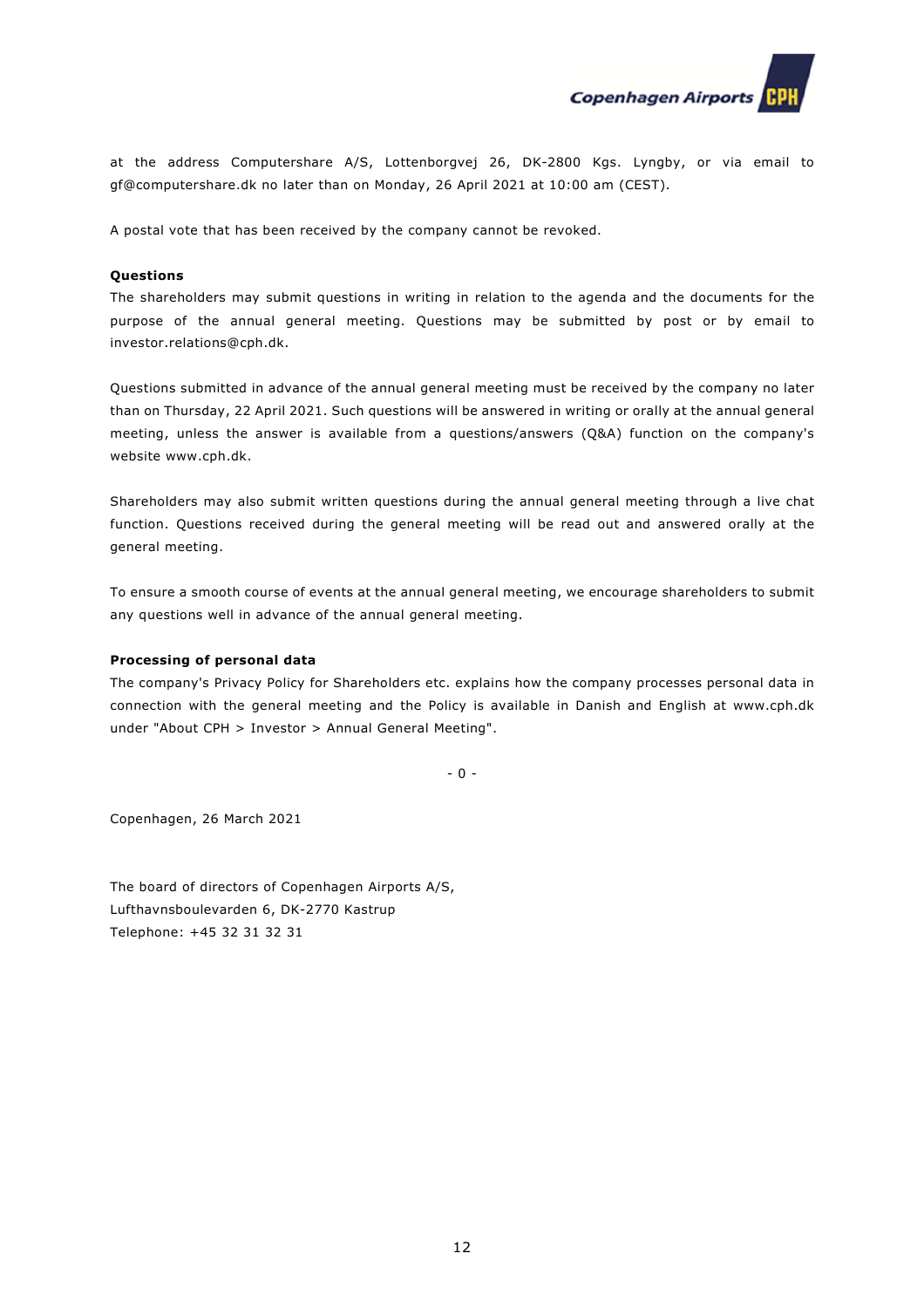

# **[TRANSLATION]**

# **Appendix 1 to notice**

Proposals submitted by shareholder Jørgen Jans Hagen:

Proposal that Copenhagen Airports A/S ("CPH") initiates:

#### **Proposal 1**

*(Agenda item 11.1)* 

To increase understanding and that (CPH) itself meets the necessary safety measures, by monitoring the local populations of birds within a radius of 13 kilometers in the vicinity of the airport. Without thoughprovoking help from statistics from a dubious and incompetent Danish Ornithological Society, partly by counting the bird occurrences themselves.

Reason: From the preservation of Saltholm 1982-3 the discussion was where the seagulls came from to the airport. DOF [*Danish Ornithological Society*] referred to the fact that the seagulls came in broad spectra from England to the Baltics. Copenhagen Airport's management chose to investigate where the seagulls came from with ringmarking and red color, operation Red seagulls with the airport's own people. The conclusion, in the hundreds of ringed Saltholm-shot the airport in almost number order.

#### **Proposal 2**

*(Agenda item 11.2)* 

CPH should, for reasons of flight safety, demand a total stop for SNS and the Danish Ornithological Society's projects of bird islands in Klydesøen/Vestamager. And the establishment of soapy water lakes and the flooding of large areas to attract ducks and waders and geese.

As well as stopping agricultural support, EU and state nature management measures at Vestamager, Saltholm, Aflandshage with the sole purpose of attracting large bird habitats close to Copenhagen Airport.

Reason. The crazy project should be stopped before it costs lives and before CPH spends millions on keeping the airport free of birds. And at the same time, despite a significant increase in bird strikes and bird occurrences at the airport. CPH happily gives questionable permits for new SNS bird-promotingprojects and measures for millions, within a radius 13 covered by ICAO safety regulations.

### **Proposal 3**

*(Agenda item 11.3)* 

For reasons of flight safety, CPH should distance itself from all cooperation with the incompetent interest organization Danish Ornithological, whose only purpose is to improve bird life with sanctuaries, close to Copenhagen Airport. The results speak for themselves, 1982-83 Saltholm, 1984 Seal bird sanctuary Saltholm Sydende. 1994 Vestamager with lake projects to attract waterfowl. In 2007-8 establishment of 200 ha wading bird project or equivalent to 200 football courses with soapy water lakes on Vestamager.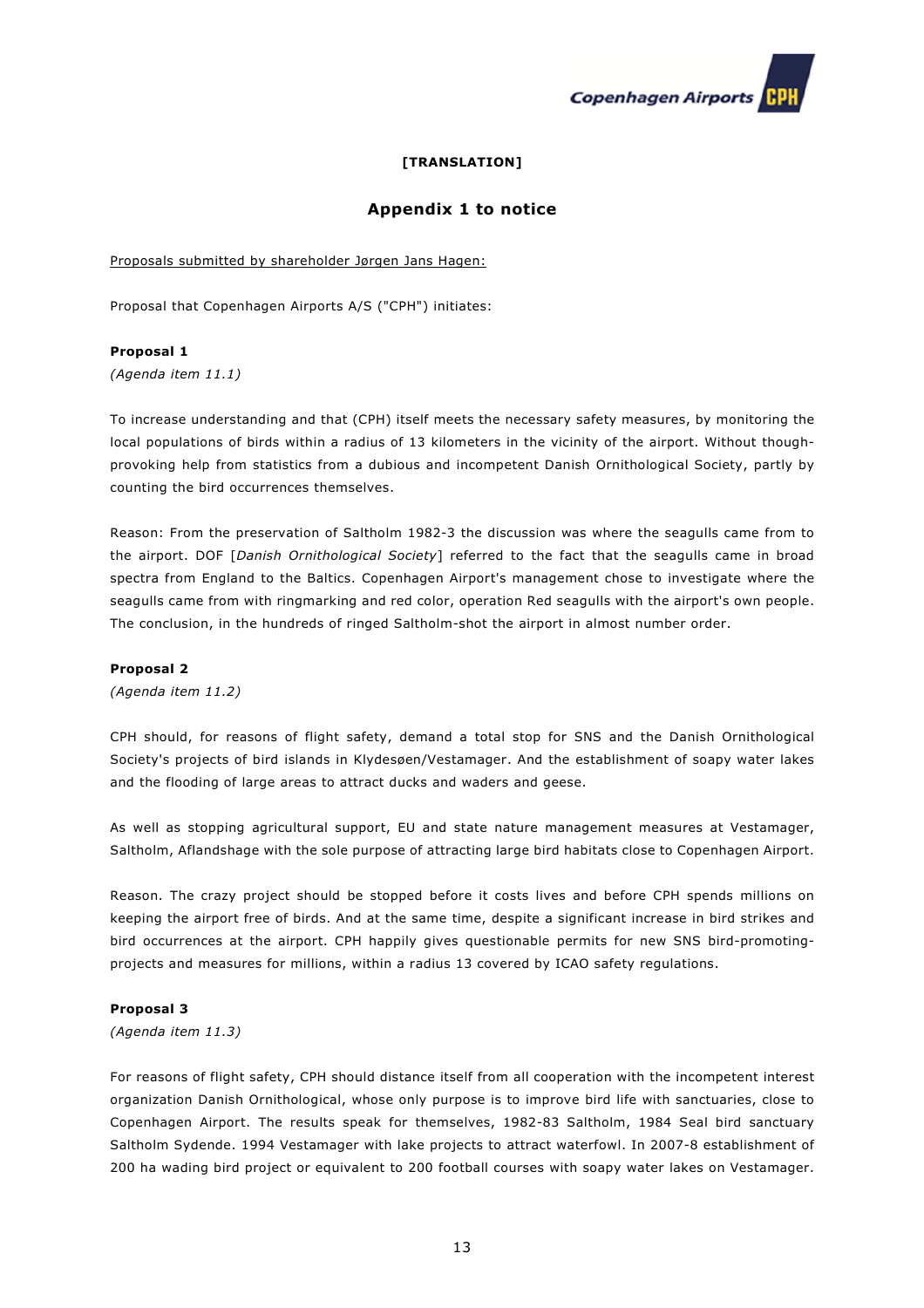

In 2009 bird sanctuary for cormorants in the immediate vicinity and extension of the airport's busiest take-off runways 22L-04R -04l -22R.

Reason. At the time, CPH took the latest biological advice to improve aviation safety, which was introduced at CPH in 1992. CPH chose to allow all conservation and nature restoration projects around the airport, which we are witnessing today, and which is the hotspots for the airport's catastrophic bird problems and heavy financial burdens for both CPH and airlines in connection with bird strike damage to aircrafts.

The wading bird project approved by CPHs bird advisors is a flight safety scandal where it is difficult to see the wading birds for tens of thousands of geese, which are attracted to soapy water lakes and extensive livestock grazing that acts as a magnet on the geese.

#### **Proposal 4**

*(Agenda item 11.4)* 

To let the European Aviation Safety Agency EASA, ICAO or the American FAA, let their competent experts evaluate whether "CPH" lives up to its international obligations under CPHs full acceptance of numerous bird sanctuaries a few km from Copenhagen Airport in violation of ICAO/s. 13 km from airports to bird sanctuaries.

Reason: CPH is of the opinion that bird sanctuaries are a good thing for CPH, "then the birds will fly low to the sanctuaries". According to statements to TVLORRY May 26, 2020.

It is deeply worrying that CPHs own bird advisers tells TVLORRY that the planes are built to withstand Bird strikes?

#### Wikipedia

Bird strikes can have devastating consequences, and even small bird collisions with jet engines from large aircrafts can result in extensive destruction and may necessitate emergency landings. Occurrences of wetlands near airports increase the presence of birds, and correspondingly increase the risk of collisions between aircrafts and birds. **The greatest risks lie at take-off and especially landing, when the aircrafts are at low altitude.** Therefore, runways are often constructed, so especially approach and take-off take place in a direction away from such bird areas.

Most accidents occur when a bird (or birds) collides with the windshield or is sucked into the engine of jet aircraft. This causes annual damages estimated at \$ 400 million in the United States alone and up to \$ 1.2 billion for commercial aircrafts worldwide.

#### **Proposal 5**

*(Agenda item 11.5)* 

That CPH should request the Ministry of Transport and initiate BL 3-16 regulations before a plane crash demands this, to regulate up to 10-15000 pairs of barnacles and greylag geese or up to 30000 geese in danger of collision, plus 20000 -30000 new goslings that are future breeding birds on Saltholm.

However, as soon as the goslings can fly they will often fly to Kalvebod Fælled to graze during the day and back to Saltholm at night. Informs the Danish Nature Agency and CPH who work closely with the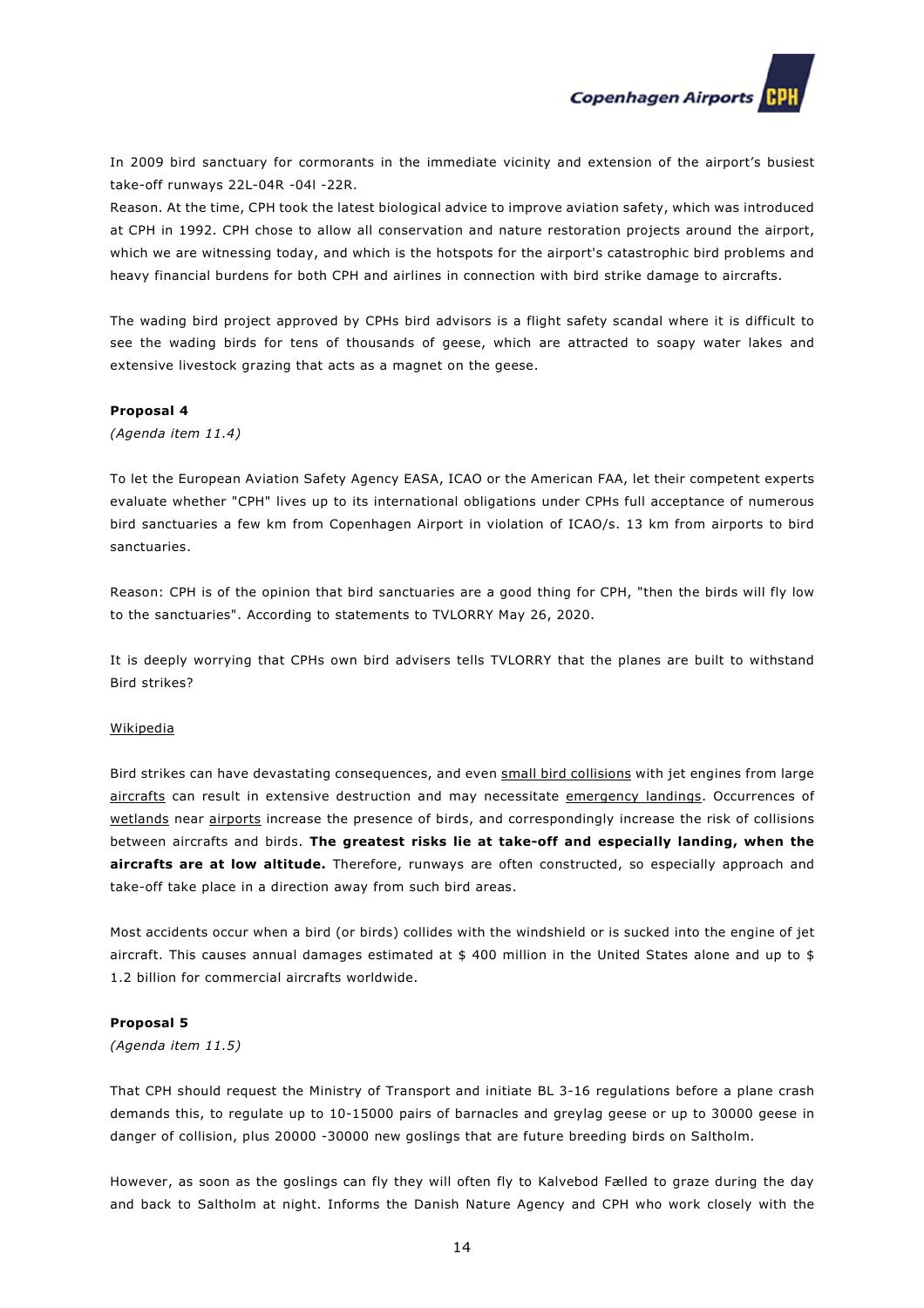

birds on Amager in general, where they map and follow their movements. Now also with GPS. CPH underplays its own study about what the Saltholm geese cause? When thousands of geese and goslings fly over the airport, back and forth between Vestamager and Saltholm at night. Precisely during the night when the most serious bird strikes with geese took place. SAS 2009- SAS 2019.

Reason: Liability § subsection 4.5. A report must be made to the Civil Aviation Administration if the concessionaire cannot, by contacting the party responsible for establishing the facilities that attract birds, obtain removal of the facilities etc. that are covered by the regulations in section 4.3 and section 4.4.

4.3 The concessionaire must stay informed and seek to influence public planning so **that facilities that attract birds are not located closer to the aerodrome than 13 km or are not located so that there is a risk of birds flying over the aerodrome on the way between facilities that attract birds and any breeding and resting places.** 

#### **Proposal 6**

*(Agenda item 11.6)* 

Putting other people in unnecessary mortal danger is unsympathetic as well as refusing to warn passenger planes in real time against collision with flocks of birds, with the airport's purchased bird radar as the reason. That CPH can not settle air traffic at the desired pace, with financial consequences for the company. Morally reprehensible and in itself a serious punishable and criminal act in case of a serious bird collision incident. And that's why CEO Thomas Wolbye should resign instantly as CEO of CPH.

Reasons: CPH will never be able to explain itself in a legal sequel where people have died in a plane crash with birds. And claims for damages worth billions will hail down on CPH and the shareholders.

CPH will to a very great extent be exposed as the concessionaire who only gave the green light to the responsible environmental authorities for the establishment of the facilities that attract birds and which have plagued Copenhagen Airport for decades. **Precisely those facilities in accordance to BL-3-16 and ICAOs safety rules that attract birds are not located closer to the aerodrome than 13 km or are not located so that there is a risk that the birds flying over the aerodrome on their way between facilities that attract birds and any breeding and resting places. In 2019, the number of geese was 225522 in the airspace above the airport. Perhaps only the tip of the iceberg, as the geese fly around the clock which CPH has unfortunately refused to warn about in real time with the bird radar neither in darkness, fog or in poor visibility.** 

### **Proposal 7**

*(Agenda item 11.7)* 

CPH should request the Ministry of Transport to comply with the international ICAOs obligations and BL3- 16 regulations. And demand that the environmental authorities review the bird sanctuaries impact on flightair safety and international air traffic at Copenhagen Airports and the country's other airports. CPH and the Ministry of Transport should demand afforestation rather than bird sanctuaries, located closer to the airfield than 13 km, **that there is a risk that the birds fly over the airfield on the way between facilities that attract birds and any breeding and resting places**.

International activities September Berlin 2019.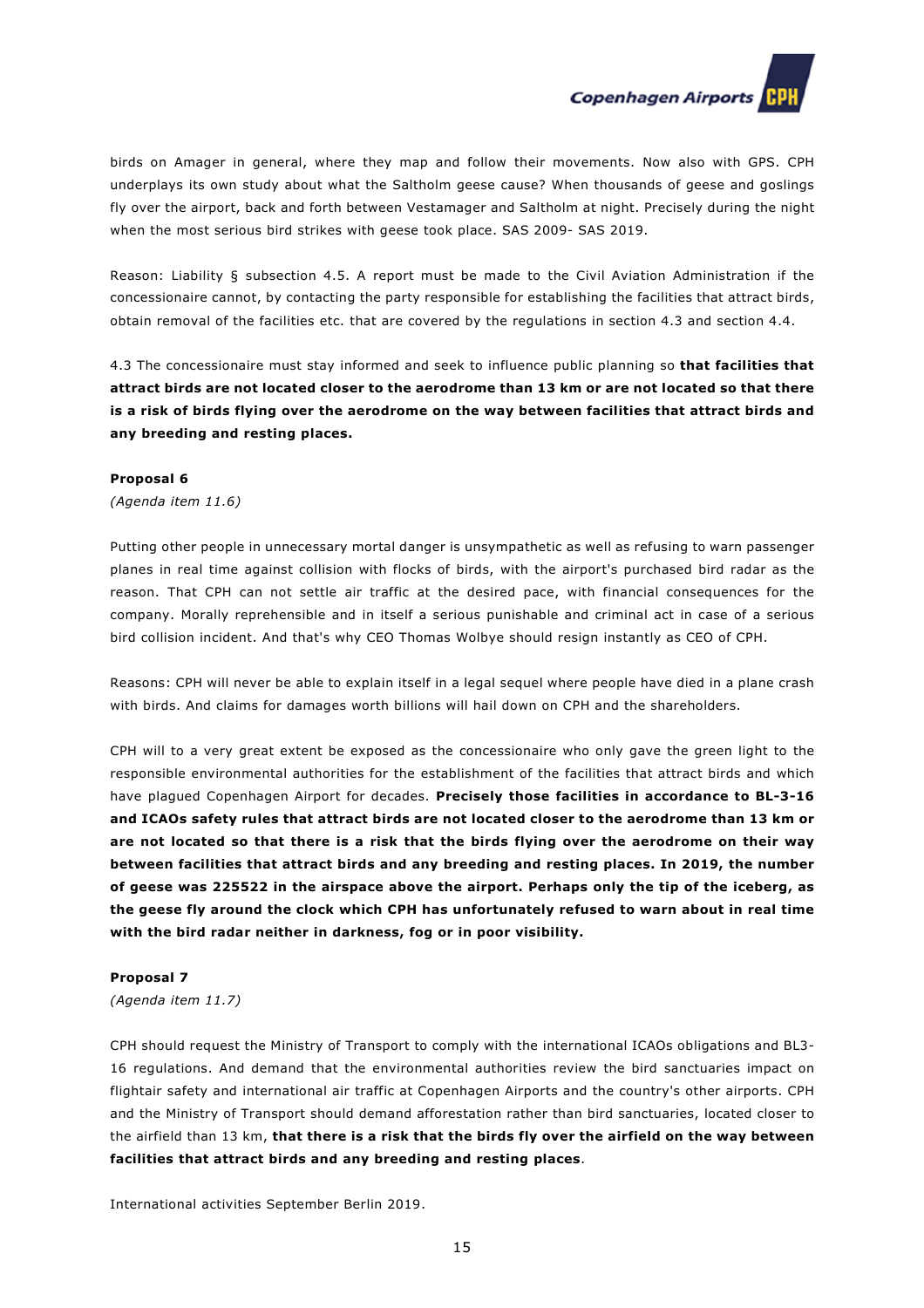

It was also highlighted that airports are generally experiencing increasing pressure from airline companies due to the cost of repairs and delays following bird strikes. One must be aware that if an airport writes that they follow e.g. ICAO's guidance on [f/v], an airline company can keep the airport financially responsible that the guidance can actually be documented to be followed.

### **Proposal 8**

*(Agenda item 11.8)* 

CPH should demand immediate stop of EU agricultural support and nature conservation measures at Vestamager, Saltholm and Aflandshage as nature conservation subsidies damage flight safety and act as a magnet on the breeding and resting geese and cause massive overflights of the airport between the sanctuaries and to the fields at the airport,

Reason: Livestock grazing, soapy water lakes are in the regulations BL 3-16 referred to as bird-promoting measures that are legally conflict with national and international ICA0 agreement.

According to an important CPH memorandum 20 September 1994 regarding flight safety at Copenhagen Airport with the wording: We reserve the right to demand change to or cancellation of the planning of the lakes Klyde-sø and Nato-sø, if the areas bird life develops differently than the experts had predicted, and also if further nature restoration measures are taking place in addition to what is described in the statement, from the Nature Agency.

#### **Proposal 9**

*(Agenda item 11.9)* 

CPH should require a revision of the wording of this important flight safety reservation before a plane crash requires it?

According to an important CPH memorandum 20 September 1994 regarding flight safety at Copenhagen Airport with the wording: We reserve the right to demand change to or cancellation of the planning of the lakes Klyde-sø and Nato-sø, if the areas bird life develops differently than the experts had predicted, and also if further nature restoration measures are taking place in addition to what is described in the statement, from the Nature Agency.

The CPH biologist from 1992 -2014 says to KLH nyt [KLH news]. When you also have two of Eastern Denmark's most important bird sanctuaries immediately to the east and to the west of the airport, the bird problem naturally intensifies, says CPH biologist Mogens Hansen. Yes Copenhagen Airport is actually one of the world's located airports in regards to bird concentrations and bird migration corridors, where one of the important ones goes down through Øresund.

That particular question? why the new management in CPH, despite CPH already having serious bird problems, **the management deliberately chose even more bird nuisance** and more cooperation SNS and DOF and failed to report to the Ministry of Transport.